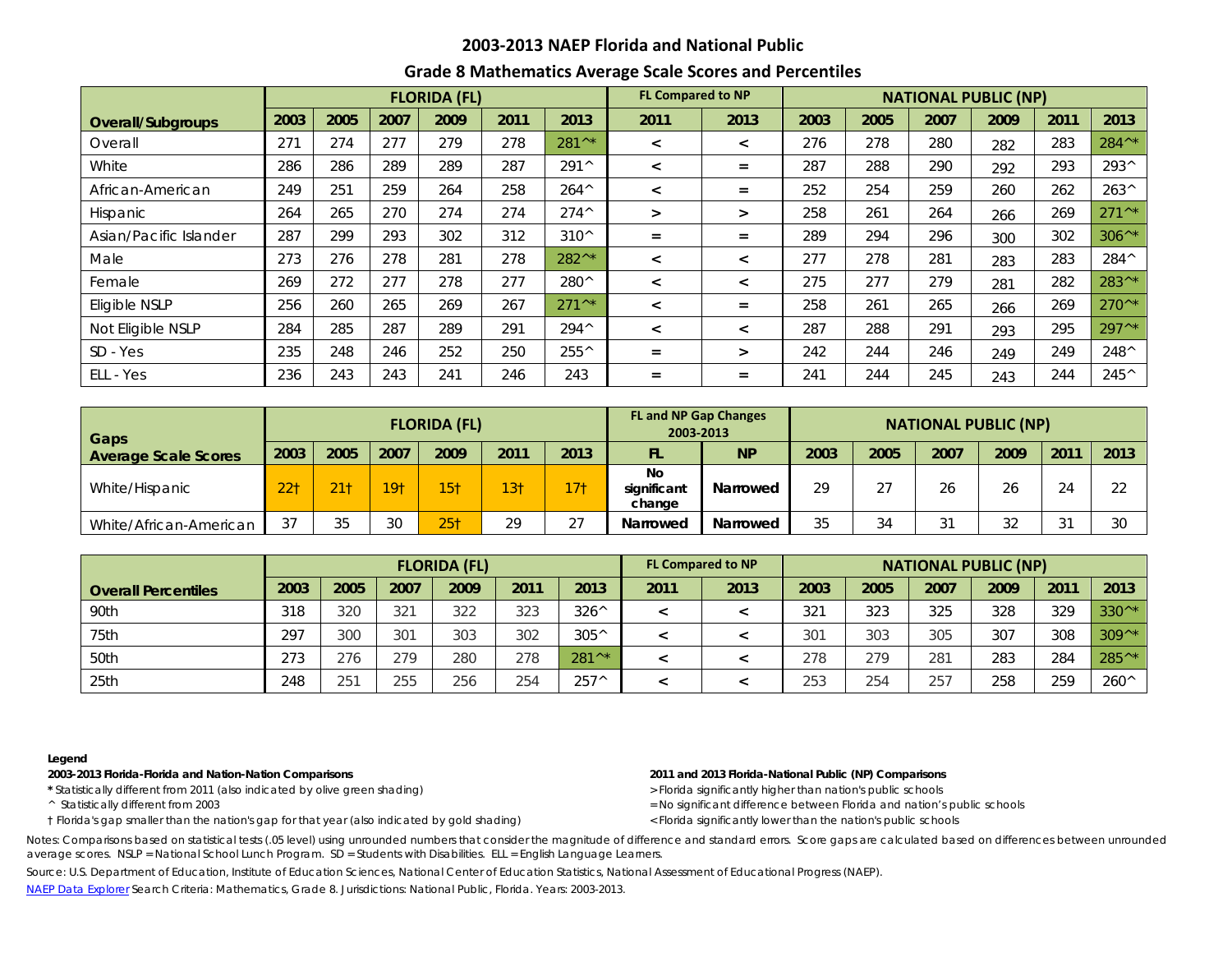# **2003-2013 NAEP Florida and National Public Grade 8 Mathematics Percent at or above** *Basic*

|                        |      |      |      | <b>FLORIDA (FL)</b> |      |                | <b>FL Compared to NP</b> |                          | <b>NATIONAL PUBLIC (NP)</b> |      |      |      |      |                 |  |
|------------------------|------|------|------|---------------------|------|----------------|--------------------------|--------------------------|-----------------------------|------|------|------|------|-----------------|--|
| Overall/Subgroups      | 2003 | 2005 | 2007 | 2009                | 2011 | 2013           | 2011                     | 2013                     | 2003                        | 2005 | 2007 | 2009 | 2011 | 2013            |  |
| Overall                | 62%  | 65%  | 68%  | 70%                 | 68%  | 70%^           | $\prec$                  | $\overline{\phantom{a}}$ | 67%                         | 68%  | 70%  | 71%  | 72%  | 73%^*           |  |
| White                  | 78%  | 78%  | 80%  | 80%                 | 79%  | 81%            | $\prec$                  | $=$                      | 79%                         | 79%  | 81%  | 82%  | 83%  | 83%^            |  |
| African-American       | 36%  | 39%  | 48%  | 53%                 | 46%  | $51\%^{\circ}$ | $\prec$                  | $=$                      | 39%                         | 41%  | 47%  | 49%  | 50%  | $51\%$          |  |
| <b>Hispanic</b>        | 53%  | 56%  | 61%  | 66%                 | 65%  | 65%^           | $\geq$                   | $=$                      | 47%                         | 50%  | 54%  | 56%  | 60%  | $62\%^{\circ}$  |  |
| Asian/Pacific Islander | 75%  | 87%  | 80%  | 87%                 | 92%  | 91%            | $=$                      | $=$                      | 77%                         | 81%  | 82%  | 84%  | 85%  | $87\%^{\circ}$  |  |
| Male                   | 64%  | 67%  | 68%  | 71%                 | 68%  | $71\%^{\circ}$ | $\prec$                  | $=$                      | 67%                         | 68%  | 71%  | 72%  | 72%  | 73%^            |  |
| Female                 | 59%  | 63%  | 68%  | 69%                 | 68%  | 70%^           | $\,<\,$                  | $\,<\,$                  | 66%                         | 67%  | 70%  | 71%  | 72%  | 73%^            |  |
| Eligible NSLP          | 45%  | 50%  | 55%  | 59%                 | 57%  | $61\%^{\circ}$ | $=$                      | $=$                      | 47%                         | 51%  | 55%  | 57%  | 59%  | $61\%^{\circ}$  |  |
| Not Eligible NSLP      | 75%  | 77%  | 78%  | 80%                 | 81%  | 83%^           | $\prec$                  | $\overline{\phantom{a}}$ | 78%                         | 79%  | 81%  | 83%  | 84%  | 86%^*           |  |
| SD - Yes               | 24%  | 37%  | 34%  | 39%                 | 34%  | 41%^           | $\equiv$                 | $\geq$                   | 29%                         | 31%  | 33%  | 36%  | 35%  | 34%^            |  |
| ELL - Yes              | 22%  | 30%  | 28%  | 30%                 | 33%  | 28%            | $=$                      | $=$                      | 26%                         | 29%  | 30%  | 28%  | 28%  | $31\%^{\wedge}$ |  |

| <b>Gaps-Percent</b>    |      |      |      | <b>FLORIDA (FL)</b> |      |      | <b>FL and NP Gap Changes</b><br>2003-2013 | <b>NATIONAL PUBLIC (NP)</b> |      |      |      |      |      |      |
|------------------------|------|------|------|---------------------|------|------|-------------------------------------------|-----------------------------|------|------|------|------|------|------|
| at or above Basic      | 2003 | 2005 | 2007 | 2009                | 2011 | 2013 | FL.                                       | <b>NP</b>                   | 2003 | 2005 | 2007 | 2009 | 201' | 2013 |
| White/Hispanic         | 25%  | 22%† | 19%1 | 14%†                | 14%† | 16%† | No<br>significant<br>change               | Narrowed                    | 32%  | 29%  | 27%  | 26%  | 23%  | 21%  |
| White/African-American | 42%  | 39%  | 32%  | 27%                 | 33%  | 30%  | Narrowed                                  | Narrowed                    | 40%  | 38%  | 34%  | 33%  | 33%  | 32%  |

At or above *Basic*: Partial mastery of prerequisite knowledge and skills needed for proficient work.

### **Legend**

**2003-2013 Florida-Florida and Nation-Nation Comparisons 2011 and 2013 Florida-National Public (NP) Comparisons**

\* Statistically different from 2011 (also indicated by olive green shading) *> Florida significantly higher than nation's public schools* 

† Florida's gap smaller than the nation's gap for that year (also indicated by gold shading) < Florida significantly lower than the nation's public schools

- ^ Statistically different from 2003 = No significant difference between Florida and nation's public schools
	-

Notes: Comparisons based on statistical tests (.05 level) using unrounded numbers that consider the magnitude of difference and standard errors. Score gaps are calculated based on differences between unrounded average scores. NSLP = National School Lunch Program. SD = Students with Disabilities. ELL = English Language Learners.

Source: U.S. Department of Education, Institute of Education Sciences, National Center of Education Statistics, National Assessment of Educational Progress (NAEP).

[NAEP Data Explorer](http://nces.ed.gov/nationsreportcard/naepdata/) Search Criteria: Mathematics, Grade 8. Jurisdictions: National Public, Florida. Years: 2003-2013.